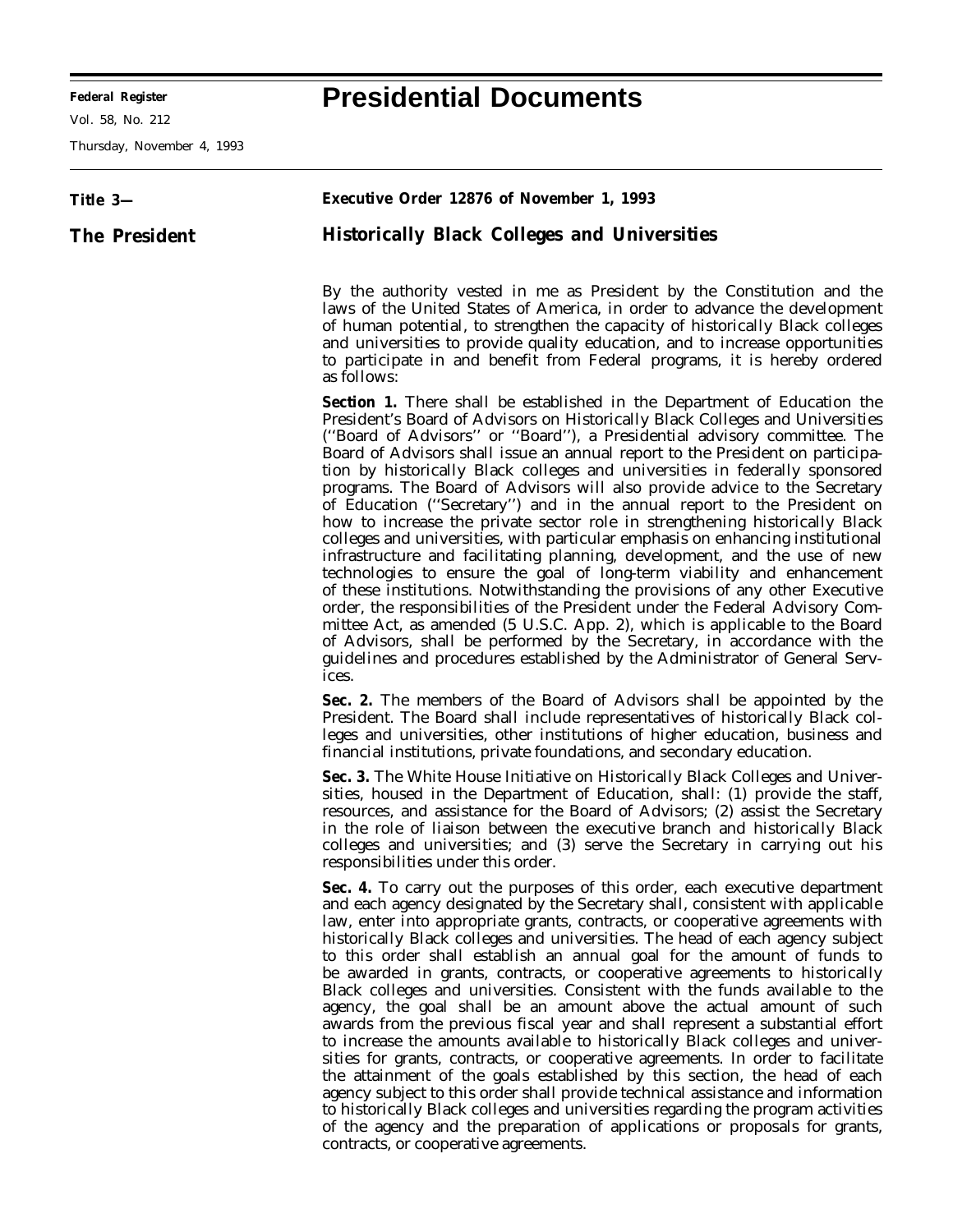**Sec. 5.** Each executive department and designated agency shall appoint a senior official, who is a full-time officer of the Federal Government and who is responsible for management or program administration, to report directly to the department or agency head or designated agency representative on department or agency activity under this order and to serve as liaison to the Board and White House Initiative. To the extent permitted by law and regulation, each executive department and designated agency shall provide appropriate information requested by the Board and the White House Initiative staff pursuant to this order.

**Sec. 6.** Each executive department and designated agency shall develop an annual plan for, and shall document, the agency's effort to increase the ability of historically Black colleges and universities to participate in federally sponsored programs. These plans shall describe the measurable objectives for proposed agency actions to fulfill this order and shall be submitted at such time and in such form as the Secretary shall designate. In consultation with participating agencies, the Secretary shall review these plans and develop, with the advice of the Board of Advisors, an integrated Annual Federal Plan for Assistance to Historically Black Colleges and Universities for consideration by the President. The Secretary shall ensure that each president of a historically Black college or university is given the opportunity to comment on the proposed Annual Federal Plan prior to consideration by the President. Each participating agency shall submit to the Secretary and the Director of the Office of Management and Budget, an Annual Performance Report that shall measure each agency's performance against the objectives set forth in its annual plan. The Director of the Office of Management and Budget shall be responsible for overseeing compliance with the Annual Federal Plan.

**Sec. 7.** Each year the Board of Advisors shall report to the President on the progress achieved in enhancing the role and capabilities of historically Black colleges and universities, including findings and recommendations on the Annual Performance Reports, described in Section 6, submitted by the participating agencies. The Secretary shall disseminate the annual report to appropriate members of the executive branch and make every effort to ensure that findings of the Board of Advisors are taken into account in the policies and actions of every executive agency.

**Sec. 8.** The Department of Education, along with other Federal departments or agencies, shall work to encourage the private sector to assist historically Black colleges and universities through increased use of such devices and activities as: (1) private sector matching funds to support increased endowments; (2) private sector task forces for institutions in need of assistance; and (3) private sector expertise to facilitate the development of more effective ways to manage finances, improve information management, strengthen facilities, and improve course offerings. These steps will be taken with the goals of enhancing the career prospects of graduates of historically Black colleges and universities and increasing the number of such graduates with degrees in science and technology.

**Sec. 9.** In all its recommendations, the Board of Advisors shall emphasize ways to support the long-term development plans of each historically Black college and university. The Board of Advisors shall recommend alternative sources of faculty talent, particularly in the fields of science and technology, including faculty exchanges and referrals from other institutions of higher education, private sector retirees, Federal employees and retirees, and emeritus faculty members at other institutions of higher education.

**Sec. 10.** The Board of Advisors, through the White House Initiative, shall provide advice on how historically Black colleges and universities can achieve greater financial security. To the maximum extent possible, the Board of Advisors shall consider how such institutions can enlist the resources and experience of the private sector to achieve such security.

**Sec. 11.** The Director of the Office of Personnel Management, in consultation with the Secretary and the Secretary of Labor, shall develop a program